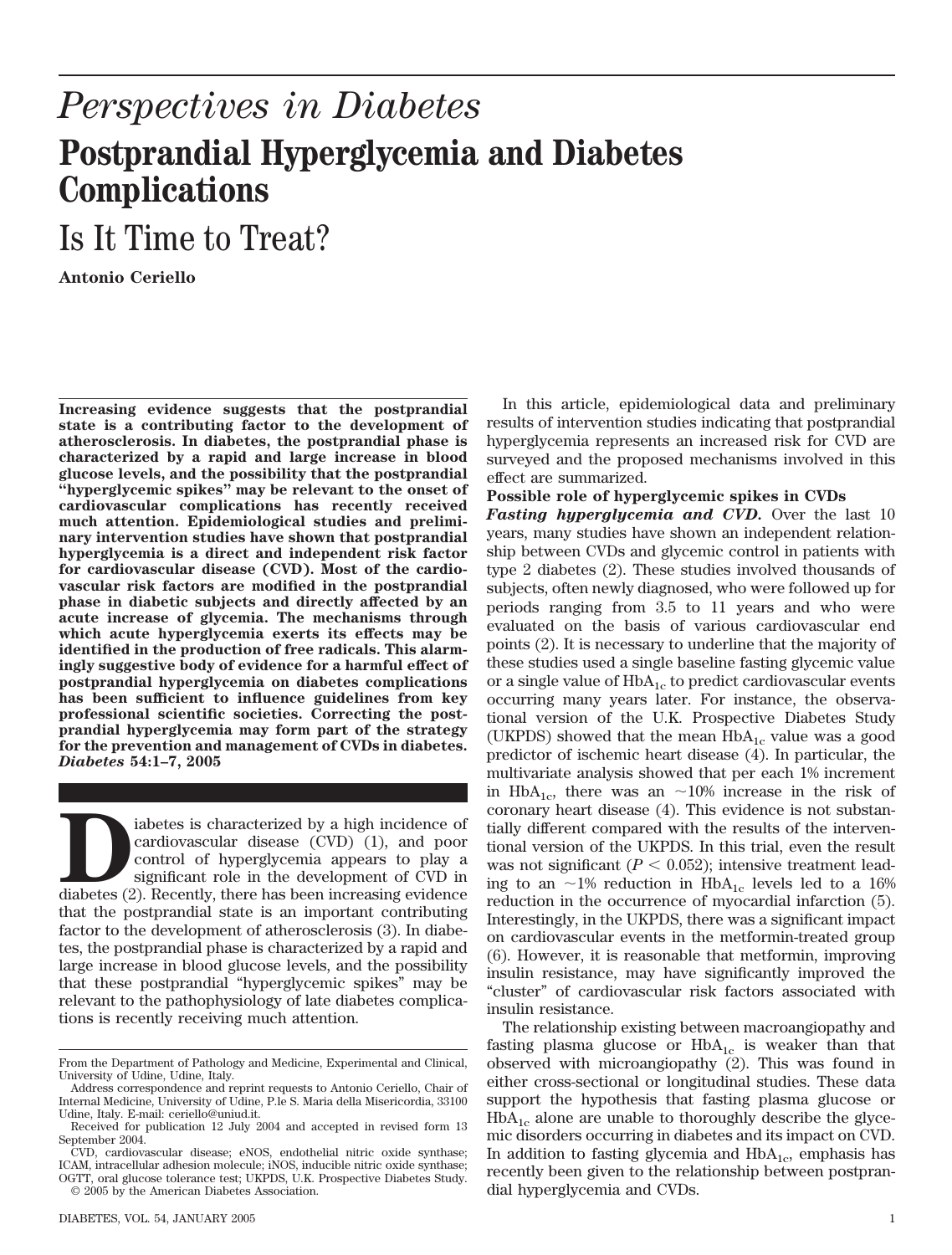|--|--|

| Epidemiological studies showing an association between postprandial hyperglycemia with risk of CVD and mortality |  |  |
|------------------------------------------------------------------------------------------------------------------|--|--|
|------------------------------------------------------------------------------------------------------------------|--|--|

| Hoorn Study                                                               | 2-h glucose better predictor of mortality than $HbA_{1c}$                                                     | Ref. 9  |
|---------------------------------------------------------------------------|---------------------------------------------------------------------------------------------------------------|---------|
| Honolulu Heart Program                                                    | 1-h glucose predicts coronary heart disease                                                                   | Ref. 10 |
| Chicago Heart Study                                                       | 2-h postchallenge glucose predicts all-cause mortality                                                        | Ref. 11 |
| <b>DECODE</b>                                                             | High 2-h postload blood glucose is associated with increased<br>risk of death, independent of fasting glucose | Ref. 12 |
| Coutinho et al.                                                           | 2-h glucose associated with CHD                                                                               | Ref. 13 |
| Whitehall Study, Paris Prospective Study, and<br>Helsinki Policemen Study | 2-h postchallenge glucose predicts all-cause and CHD<br>mortality                                             | Ref. 14 |
| Diabetes Intervention Study                                               | Postmeal but not fasting glucose is associated with CHD                                                       | Ref. 15 |

CHD, coronary heart disease.

**Postprandial hyperglycemia and CVD: epidemiological evidences.** The oral glucose tolerance test (OGTT) has been mostly used in epidemiological studies that attempt to evaluate the risk of CVD. The main advantage of the OGTT is its simplicity: a single plasma glucose measurement 2 h after a glucose load determines whether glucose tolerance is normal, impaired, or indicative of overt diabetes. The caveats of the OGTT are numerous because 75 or 100 g glucose is almost never ingested during a meal and, more importantly, many events associated with ingesting a pure glucose solution do not incorporate the numerous metabolic events associated with eating a mixed meal. Moreover, the relationship between glycemia and the meal content is contingent upon the contents of the meal (7). However, it has recently demonstrated that the level of glycemia reached at 2 h after an OGTT is closely related to the level of glycemia after a standardized meal (mixed meal in the form of wafers containing oat-fractionation products, soy protein, and canola oil sweetened with honey: 345 kcal, 10.7 g fat, 12.1 g protein, 8.9 g simple sugars, 41.1 g starch, and 3.8 g dietary fibers), suggesting that the OGTT may represent a valid tool to reveal altered carbohydrate metabolism during the meal (8). Interestingly, the correlation is more consistent for the values of glycemia in the impaired glucose tolerance range (8).

From the epidemiological point of view, the Hoorn Study (9), the Honolulu Heart Study (10), the Chicago Heart Study (11), and, more recently, the DECODE (Diabetes Epidemiology: Collaborative Analysis of Diagnostic Criteria in Europe) study (12) have clearly shown that the glucose serum level 2 h after an oral challenge with glucose is a powerful predictor of cardiovascular risk. This evidence is also confirmed by two important meta-analyses. The first, by Coutinho et al. (13), examined studies on 95,783 subjects. The second, which involved  $>20,000$ subjects, pooled the data of the Whitehall Study, Paris Prospective Study, and Helsinki Policemen Study (14). The possible role of postprandial hyperglycemia as independent risk factor has also been supported by the Diabetes Intervention Study, which showed how postprandial hyperglycemia predicts infarction in type 2 diabetic subjects (15), and by another study, which associates postprandial hyperglycemia levels with mediointimal carotid thickening (16). Intriguing evidence comes from a study that demonstrates how mediointimal carotid thickening is correlated not only with postprandial glucose serum level but particularly with the glycemic spikes during the OGTT (17). In this study, postchallenge glucose spikes were defined as the difference between the maximal postchallenge glucose

level during OGTT, irrespective of the time after glucose challenge and the level of fasting plasma glucose (17). Epidemiological studies are summarized in the Table 1.

Indirect evidences of the unfavorable role of acute hyperglycemia on CVDs are also available. Hyperglycemia during a cardiovascular acute event is unfavorable from a prognostic point of view in the case of both myocardial infarction (18,19) and stroke (20,21). A worst prognosis has been demonstrated for both cases in diabetic and nondiabetic subjects (18–21). As far as infarction is concerned, it has been recently demonstrated by a metaanalysis that there is a continuous correlation between glucose serum levels and the seriousness of the prognosis even in nondiabetic subjects (22), while intensive insulin treatment during acute myocardial infarction reduces long-term mortality in diabetic patients (23). This is consistent with the evidence that in normal subjects, an acute increase of glycemia significantly prolongs the QT (24) and that during myocardial infarction, increased glucose level is capable of inducing such electrophysiological alterations as to favor the occurrence of arrhythmias whose outcome could even be fatal (25).

**Postprandial hyperglycemia and CVD: intervention studies.** One of the major concerns about the role of postprandial hyperglycemia in CVD has been, until now, the absence of intervention studies. Evidences are now coming.

The STOP-NIDDM trial has presented data indicating that treatment of subjects with impaired glucose tolerance with the  $\alpha$ -glucosidase inhibitor acarbose, a compound that specifically reduces postprandial hyperglycemia, is associated not only with a 36% reduction in the risk of progression to diabetes (26) but also with a 34% risk reduction in the development of new cases of hypertension and a 49% risk reduction in cardiovascular events (27). In addition, in a subgroup of patients, carotid intima media thickness was measured before randomization and at the end of the study (28). Acarbose treatment was associated with a significant decrease in the progression of intima-media thickness, an accepted surrogate for atherosclerosis (28). Furthermore, in a recent meta-analysis of type 2 diabetic patients, acarbose treatment was associated with a significant reduction in cardiovascular events, even after adjusting for other risk factors (29). Finally, very recently, the effects of two insulin secretagogues, repaglinide and glyburide, known to have different efficacy on postprandial hyperglycemia, on carotid intima-media thickness and markers of systemic vascular inflammation in type 2 diabetic patients have been evaluated (30). After 12 months, postprandial glucose peak was  $148 \pm 28$  mg/dl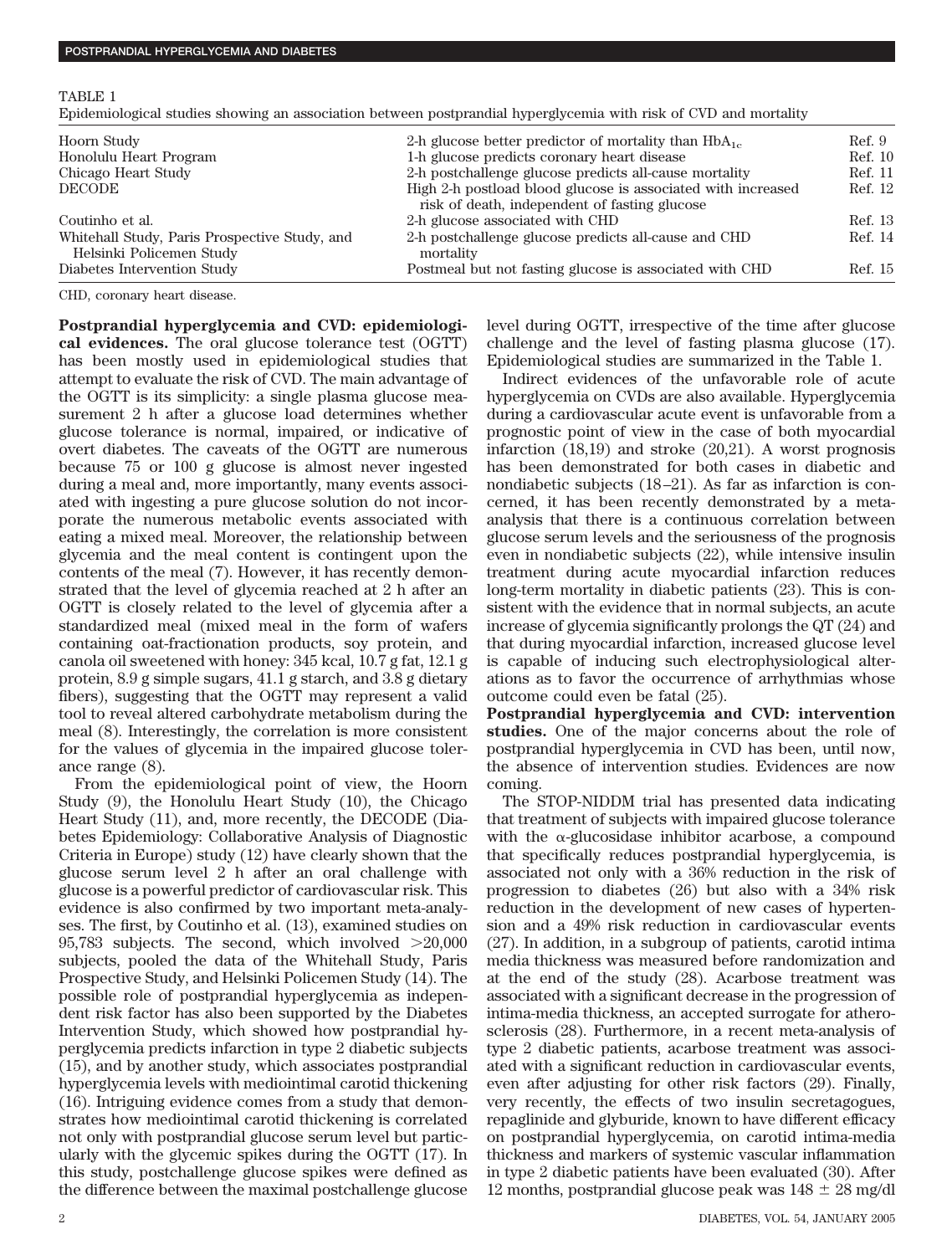in the repaglinide group and  $180 \pm 32$  mg/dl in the glyburide group ( $P < 0.01$ ). HbA<sub>1c</sub> showed a similar decrease in both groups  $(-0.9%)$ . Carotid intima-media thickness regression, defined as a decrease of  $>0.020$  mm, was observed in 52% of diabetic subjects receiving repaglinide and in 18% of those receiving glyburide  $(P < 0.01)$ . Interleukin-6 ( $P = 0.04$ ) and C-reactive protein ( $P = 0.02$ ) decreased more in the repaglinide group than in the glyburide group. The reduction in carotid intima-media thickness was associated with changes in postprandial but not fasting hyperglycemia (30). Therefore, evidence is emerging and suggests that treating postprandial hyperglycemia may positively affect the development of CVD.

**Mechanisms involved.** Acceptance of the hypothesis that postprandial hyperglycemia has a direct, harmful effect on the cardiovascular system requires, at the very least, a link between acute hyperglycemia and one or more risk factors for CVD. Most cardiovascular risk factors are affected directly by an acute increase of glycemia in individuals with diabetes and are modified in the postprandial phase. LDL oxidation in diabetes is related to metabolic control (31,32), and it has been shown in type 2 diabetic patients that after meals, LDL oxidation increases (33) and that this phenomenon is in strict relationship with the degree of hyperglycemia (34).

Endothelial function is altered early in diabetes. It has been demonstrated that in diabetic subjects, the vasodilating response to stimuli is diminished and that this anomaly is related to glycemic control (35). In vivo studies have demonstrated that hyperglycemic spikes induce, in both diabetic and normal subjects, an endothelial dysfunction (36 –38). This effect of hyperglycemia is probably linked with a reduced production/bioavailability of nitric oxide (NO), since hyperglycemia-induced endothelial dysfunction is counterbalanced by arginine (38). Furthermore, it is very interesting that a rapid decrease of flow-mediated vasodilation has been shown in the postprandial phase in type 2 diabetic patients and that the decrease correlated inversely with the magnitude of postprandial hyperglyemia (39).

The possible role of hyperglycemia in the activation of blood coagulation has previously been reviewed (40). It emerges that acute glycemic variations are matched with a series of alterations of coagulation that are likely to cause a thrombosis. This tendency is documented by studies demonstrating that when hyperglycemia is induced, a shortening of the fibrinogen half-life (41) and an increase in fibrinopeptide A (42,43), in fragments of prothrombin (44), in factor VII (45), and in platelet aggregation (46) can be found in both normal and diabetic subjects. These data indicate that during experimental hyperglycemia, the coagulation is activated.

It is interesting that it already has been documented that in diabetic subjects, postprandial hyperglycemia causes an overproduction of thrombin (47). The phenomenon is strictly dependent on the glycemic levels reached (47).

Adhesion molecules regulate the interaction between endothelium and leukocytes (48). They participate in the process of atherogenesis because their greater expression would imply an increase in the adhesion of leukocytes (monocytes in particular) to the endothelium (49). It is well known that this is considered one of the early stages of the process leading to atheromatous lesion. Among the various proadhesive molecules, intracellular adhesion molecule (ICAM)-1 has received particular interest. Increase in the circulating form of this molecule has been demonstrated in subjects with vascular disease (50) and with diabetes, with or without vascular disease (51,52). These increases have been considered the indication of the activation of the atherogenic process.

The soluble form of ICAM-1 is stored in the cells and can be quickly expressed outside them as a consequence of various stimuli. It has been demonstrated that acute hyperglycemia in both normal and diabetic subjects is a sufficient stimulus for the circulating level of ICAM-1 to increase, thus activating one of the first stages of the atherogenic process (53,54).

The concept of atherosclerosis as an inflammatory disease even in diabetes is now well established (55). Studies support the evidence that an acute hyperglycemia during a hyperglycemic clamp (56) or in the postprandial state (57) can increase the production of plasma interleukin-6, tumor necrosis factor- $\alpha$ , and interleukin-18.

**Postprandial hyperglycemia and oxidative/nitrosative stress.** Recent studies demonstrate that hyperglycemia induces an overproduction of superoxide by the mitochondrial electron-transport chain (58). Superoxide overproduction is accompanied by increased NO generation, due to endothelial NO synthase (eNOS) and inducible NO synthase (iNOS) uncoupled state, a phenomenon favoring the formation of the strong oxidant peroxynitrite, which in turn damages DNA (59). DNA damage is an obligatory stimulus for the activation of the nuclear enzyme poly(ADP-ribose) polymerase. Poly(ADP-ribose) polymerase activation in turn depletes the intracellular concentration of its substrate  $NAD^+$ , slowing the rate of glycolysis, electron transport, and ATP formation and produces an ADP ribosylation of the GAPDH (glyceraldehyde-3-phosphate dehydrogenase) (59). These processes result in acute endothelial dysfunction in diabetic blood vessels that, convincingly, contributes to the development of CVD (59). These pathways are summarized in Fig. 1.

Several indirect and direct evidences support the concept that acute hyperglycemia works through the production of an oxidative and nitrosative stress.

Indirect evidence is obtained through the use of antioxidants. The fact that antioxidants can hinder some of the effects acutely induced by hyperglycemia, such as endothelial dysfunction (36,60,61), activation of coagulation (44), and plasmatic increase of ICAM-1 (53) and interleukins (57), suggests that the action of acute hyperglycemia is mediated by the production of free radicals.

Direct evidence is linked to the estimate of the effects of acute hyperglycemia on oxidative stress markers. It has been reported that during oral glucose challenge, a reduction of the antioxidant defenses is observed (62– 64). This effect can be observed even in more physiologic situations that are present during meal consumption (65). The role of hyperglycemia is highlighted by the fact that giving two different meals, which will result into two different levels of postprandial hyperglycemia, the greater drop in the antioxidant activity is linked with the higher levels of hyperglycemia (34). The evidence that in diabetic subjects, LDLs are more prone to oxidation in the postprandial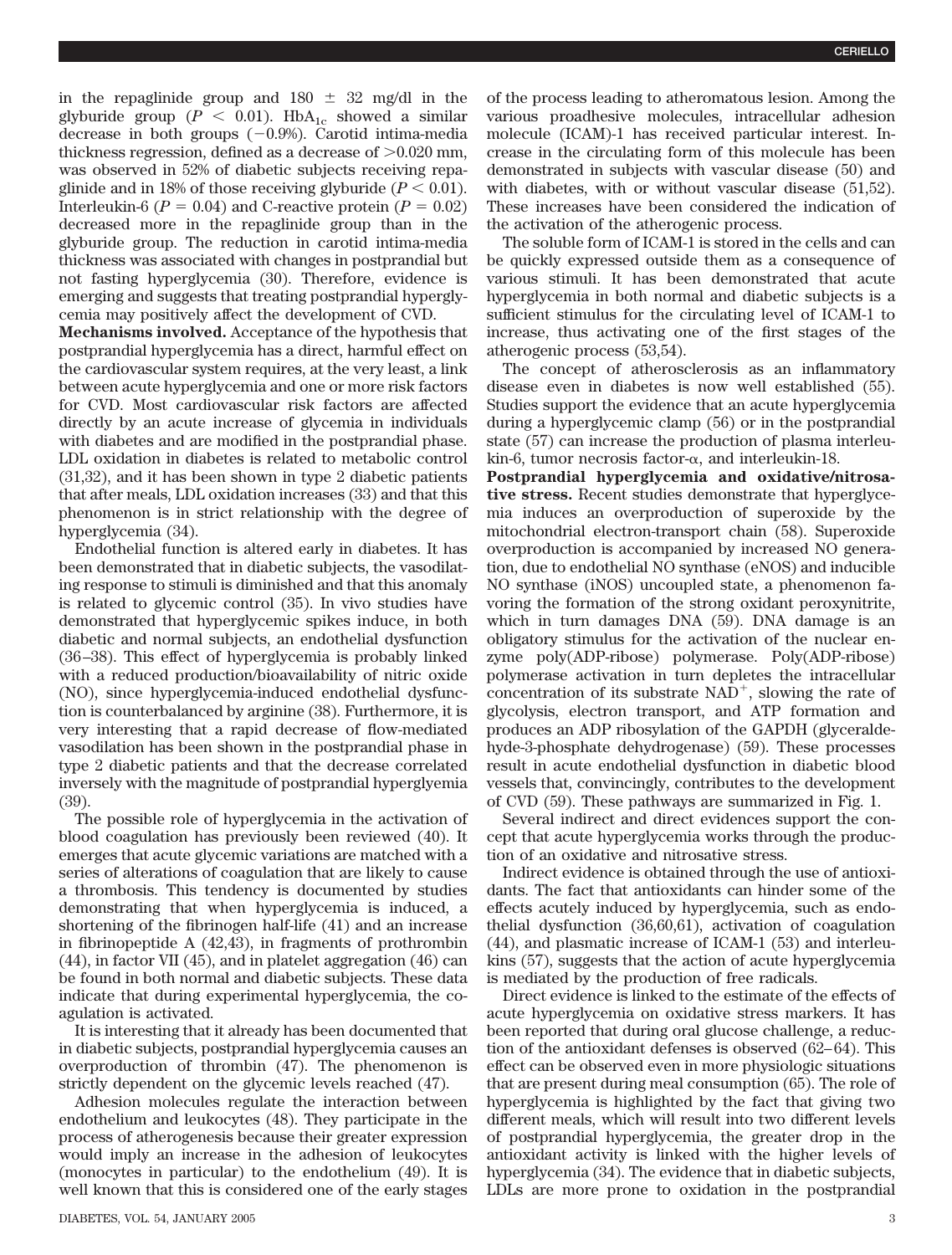

**FIG. 1. In endothelial cells, glucose can pass freely, in an insulin-independent manner, through the cell membrane. Intracellular hyperglycemia induces overproduction of superoxide at the mitochondrial level. Overproduction of superoxide is the first and key event in the activation of all other pathways involved in the pathogenesis of diabetes complications, such as polyol pathway flux, increased advanced glycation end product (AGE) formation, activation of protein kinase C (PKC) and nuclear factor-B (NF-kB), and increased hexosamine pathway flux. O2** - **reacting with NO produces peroxynitrite (ONOO**-**). Superoxide overproduction reduces eNOS activity but, through nuclear factor-B and protein kinase C, activates NAD(P)H and increases iNOS expression; the final effect is an increased NO generation. This condition favors the formation of the strong oxidant peroxynitrite, which in turn produces, in iNOS and eNOS, an uncoupled state, resulting in the production of superoxide rather than NO, and damages DNA. DNA damage is an obligatory stimulus for the activation of the nuclear enzyme poly(ADP-ribose) polymerase. Poly(ADP-ribose) polymerase activation in turn depletes the intracellular concentration of its substrate NAD, slowing the rate of glycolysis, electron transport, and ATP formation and produces an ADP ribosylation of the GAPDH. This process results in acute endothelial dysfunction in diabetic blood vessels that contributes to the development of diabetes complications. Nuclear factor-B activation also induces a proinflammatory condition and adhesion molecules overexpression. All of these alterations produce the final picture of diabetes complications.**

phase matches these data (33). Even in this situation, higher levels of hyperglycemia are matched with a greater oxidation of LDLs (34). Finally, the evidence that managing postprandial hyperglycemia can reduce postprandial generation of the endothelial dysfunction (66) and oxidative and nitrosative stress (67) strongly supports this hypothesis.

Interesting and new data are available on the possible generation of nitrosative stress during postprandial hyperglycemia. The simultaneous overgeneration of NO and superoxide favors the production of a toxic reaction product, the peroxynitrite anion (68). The peroxynitrite anion is cytotoxic because it oxidizes sulfydryl groups in proteins, initiates lipid peroxidation, and nitrates amino acids such as tyrosine, which affects many signal transduction pathways (68). The production of peroxynitrite can be indirectly inferred by the presence of nitrotyrosine (68), and it has recently been reported that nitrotyrosine is an independent predictor of CVD (69).

Several pieces of evidence support a direct role of hyperglycemia in favoring a nitrotyrosine overgeneration. Nitrotyrosine formation is not only detected in the artery wall of monkeys during hyperglycemia (70) but also in the plasma of healthy subjects during hyperglycemic clamp (71) or OGTT (72,73). Hyperglycemia is also accompanied

by nitrotyrosine deposition in a perfused working heart from rats, and it is reasonably related to unbalanced production of NO and superoxide, through iNOS overexpression (74). Nitrotyrosine formation is followed by the development of an endothelial dysfunction in both healthy subjects (71,72) and in coronaries of perfused hearts (74), and this effect is not surprising because it has been shown that nitrotyrosine can also be directly harmful to endothelial cells (75).

However, dyslipidemia also is a recognized risk factor for CVD in diabetes (76), and postprandial hyperlipidemia contributes to this risk (77). In nonobese type 2 diabetic patients with moderate fasting hypertriglyceridemia, the atherogenic lipoprotein profile is amplified in the postprandial state (78). Such observations have raised the question of whether postprandial hyperlipidemia, which rises concomitantly with postprandial hyperglycemia, is the true risk factor (79). However, evidence suggests that postprandial hypertriglyceridemia and hyperglycemia independently induce endothelial dysfunction through oxidative stress (80). It is now well recognized that endothelial dysfunction is one of the first stages, and one of the earliest markers, in the development of CVD (81). Recent studies demonstrate both an independent and cumulative effect of postprandial hypertriglyceridemia and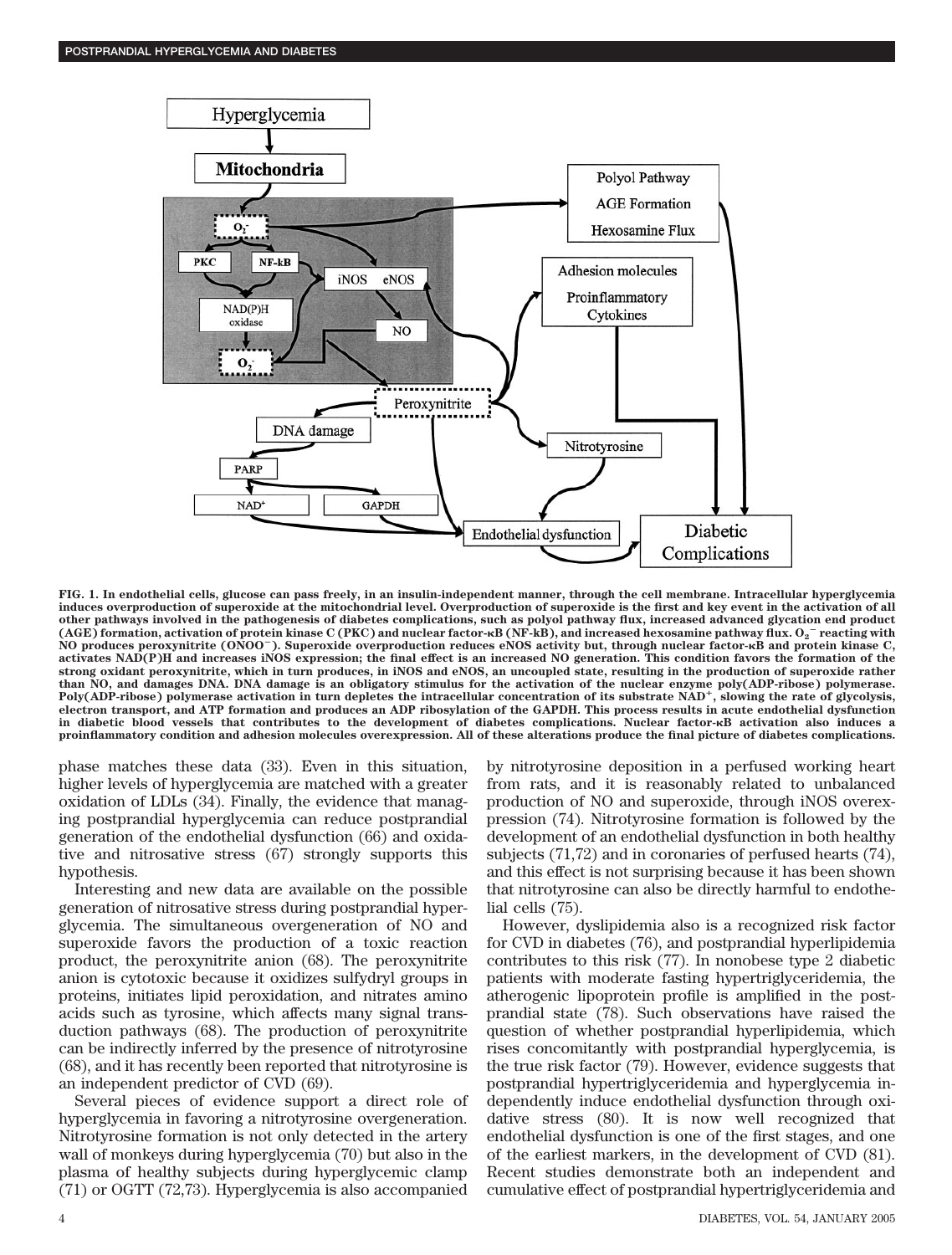hyperglycemia on endothelial function, with oxidative stress as the common mediator (72,73). This lends credence to the idea of a direct atherogenic role for postprandial hyperglycemia that is independent from that of lipids. **Conclusions.** The evidences described up to now prove that hyperglycemia can acutely induce alterations of the normal human homeostasis. It should be noticed that acute increases of glucose serum level not only cause alterations in healthy, normoglycemic subjects but also in diabetic subjects, who also have a basic hyperglycemia. On the basis of these evidences, it can be hypothesized that the acute effects of glucose serum level can add to those produced by chronic hyperglycemia, thus contributing to the final picture of complicated diabetes. The precise relevance of this phenomenon is not exactly comprehensible and quantifiable at the moment, but, due to the tendency to rapid variations of hyperglycemia constant in the life of diabetic patients (above all in the postprandial phase), it is proper to think that it may exert an influence on the onset of complications. Epidemiological studies (3) and preliminary intervention studies (27– 30) seem to support this hypothesis.

Both the DCCT, in relation to type 1 diabetes (82), and the UKPDS, in relation to type 2 diabetes (5), have attested the importance of long-term glycemic control through  $HbA_{1c}$  for the prevention of complications. However, the DCCT investigators pointed out that  $HbA_{1c}$  alone is not a sufficient parameter to explain the onset of such complications and suggested that postprandial hyperglycemic excursions could reasonably favor the onset of diabetes complications (82). Evidence shows that postprandial glucose serum level is the major determinant of  $HbA_{1c}$ level after mean daily blood glucose (83– 86) and that reducing postprandial hyperglycemia significantly reduces  $HbA<sub>1c</sub>$  level in type 2 diabetic patients (87,88). On the basis of this evidence, it seems obvious that if postprandial hyperglycemia is important to determine the level of  $HbA_{1c}$ , which is fundamental in determining the degree of risk for diabetes complications, it can be supposed that postprandial glucose serum level will favor them to a similar degree.

Evidence accumulates suggesting that postprandial excursions of blood glucose may be involved in the development of diabetes complications, particularly (but not only) cardiovascular complications (89,90). However, many questions remain unanswered regarding the definition of postprandial glucose and, perhaps most importantly, whether postprandial hyperglycemia has a unique role in the pathogenesis of diabetic vascular complications and should be a specific target of therapy.

However, this alarmingly suggestive body of evidence for a harmful effect of postprandial hyperglycemia on diabetes complications has been sufficient to influence guidelines from key professional bodies, including the World Health Organization (91), the American Diabetes Association (92), the American College of Endocrinology (93), the International Diabetes Federation (94), the Canadian Diabetes Association (95), and, more recently, a large task force of European scientific societies focused on CVD (96).

Therefore, the real question seems to be, as recently underlined also by the American Diabetes Association (97), "because CVD is the major cause of morbidity and mortality in patients with diabetes, and in type 2 diabetes in particular, understanding the impact on CVD events of treatment directed at specifically lowering postprandial glucose is crucial." To address this fundamental question, future studies must be specifically designed to evaluate this new issue, which may significantly change the therapeutic approach to diabetes.

## **REFERENCES**

- 1. Kannel WB, McGee DL: Diabetes and cardiovascular diseases: the Framingham Study. *JAMA* 241:2035–2038, 1979
- 2. Laakso M: Hyperglycemia and cardiovascular disease in type 2 diabetes. *Diabetes* 48:937–942, 1999
- 3. Bonora E, Muggeo M: Postprandial blood glucose as a risk factor for cardiovascular disease in type II diabetes: the epidemiological evidence. *Diabetologia* 44:2107–2114, 2001
- 4. Stratton IM, Adler AI, Neil HAW, Matthews DR, Manley SE, Cull CA, Hadden D, Turner RC, Holman RR, the UK Prospective Diabetes Study Group: Association of glycaemia with macrovascular and microvascular complications of type 2 diabetes (UKPDS 35): prospective observational study. *BMJ* 321:405– 412, 2000
- 5. UK Prospective Diabetes Study Group: Intensive blood-glucose control with sulphonylureas or insulin compared with conventional treatment and risk of complications in patients with type 2 diabetes (UKPDS 33). *Lancet* 352:837– 853, 1998
- 6. UK Prospective Diabetes Study Group: Effect of intensive blood-glucose control with metformin on complications in overweight patients with type 2 diabetes (UKPDS 34). *Lancet* 352:854 – 865, 1998
- 7. Vinik AI, Jenkins DJ: :Dietary fiber in management of diabetes. *Diabetes Care* 11:160 –1173, 1988
- 8. Wolever TMS, Chiasson JL, Csima A, Hunt JA, Palmason C, Ross SA, Ryan EA: Variation of postprandial plasma glucose, palatability, and symptoms associated with a standardized mixed test meal versus 75 g oral glucose. *Diabetes Care* 21:336 –340, 1998
- 9. de Vegt F, Dekker JM, Ruhe` HG, Stehouwer CDA, Nijpels GBLM, Heine RJ: Hyperglycaemia is associated with all-cause and cardiovascular mortality in the Hoorn population: the Hoorn Study. *Diabetologia* 42:926 –931, 1999
- 10. Donahue RP, Abbott RD, Reed DM, Yano K: Postchallenge glucose concentration and coronary heart disease in men of Japanese ancestry: Honolulu Heart Program. *Diabetes* 36:689 – 692, 1987
- 11. Lowe LP, Liu K, Greenland P, Metzger BE, Dyer AR, Stamler J: Diabetes, asymptomatic hyperglycemia, and 22-year mortality in black and white men: the Chicago Heart Association Detection Project in Industry study. *Diabetes Care* 20:163–169, 1997
- 12. The DECODE Study Group, the European Diabetes Epidemiology Group: Glucose tolerance and mortality: comparison of WHO and American Diabetes Association diagnostic criteria. *Lancet* 354:617– 621, 1999
- 13. Coutinho M, Gerstein HC, Wang Y, Yusuf S: The relationship between glucose and incident cardiovascular events: a metaregression analysis of published data from 20 studies of 95,783 individuals followed for 12.4 years. *Diabetes Care* 22:233–240, 1999
- 14. Balkau B, Shipley M, Jarrett RJ, Pyörälä K, Pyörälä M, Forhan A, Eschwège E: High blood glucose concentration is a risk factor for mortality in middle-aged nondiabetic men: 20-year follow-up in the Whitehall Study, the Paris Prospective Study, and the Helsinki Policemen Study. *Diabetes Care* 21:360 –367, 1998
- 15. Hanefeld M, Fischer S, Julius U, Schulze J, Schwanebeck U, Schmechel H, Ziegelasch HJ, Lindner J, the DIS Group: Risk factors for myocardial infarction and death in newly detected NIDDM: the Diabetes Intervention Study, 11-year follow-up. *Diabetologia* 39:1577–1583, 1996
- 16. Hanefeld M, Koehler C, Schaper F, Fuecker K, Henkel E, Temelkova-Kurktschiev T: Postprandial plasma glucose is an independent risk factor for increased carotid intima-media thickness in non-diabetic individuals. *Atherosclerosis* 144:229 –235, 1999
- 17. Temelkova-Kurktschiev TS, Koehler C, Schaper F, Leonhardt W, Henkel H, Hanefeld M: Postchallenge plasma glucose and glycemic spikes are more strongly associated with atherosclerosis than fasting glucose and  $HbA<sub>1c</sub>$ level. *Diabetes Care* 23:1830 –1834, 2000
- 18. Bellodi G, Manicardi V, Malavasi V, Veneri L, Bernini G, Bossini P, Distefano S, Magnanini G, Muratori L, Rossi G: Hyperglycemia and prognosis of acute myocardial infarction in patients without diabetes mellitus. *Am J Cardiol* 64:885– 888, 1989
- 19. O' Sullivan JJ, Conroy RM, Robinson K, Hickey N, Mulcahy R: In hospital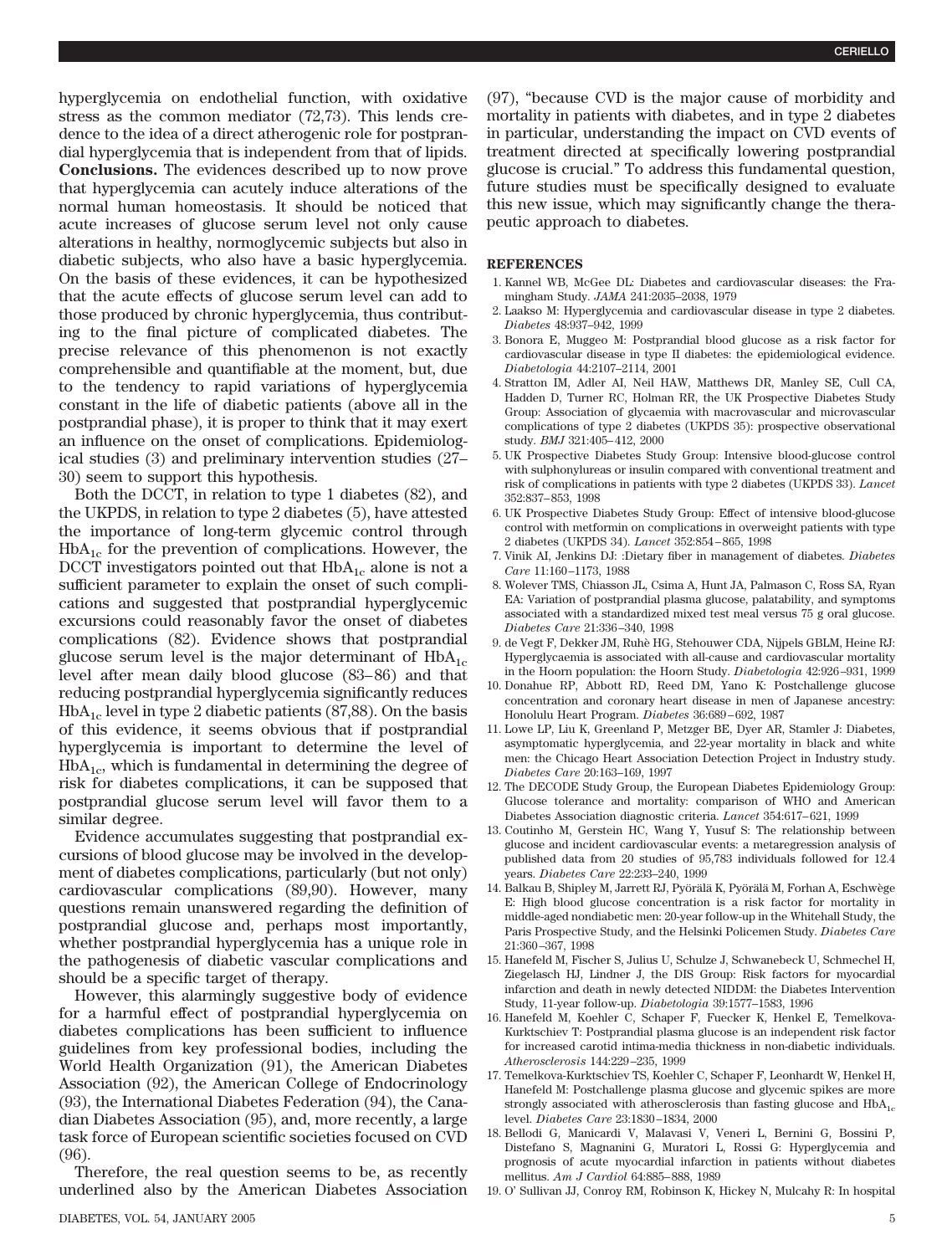prognosis of patients with fasting hyperglycemia after first myocardial infarction. *Diabetes Care* 14:758 –760, 1991

- 20. Gray CS, Taylor R, French JM, Alberti KG, Venables GS, James OF, Shaw DA, Cartlidge NE, Bates D: The prognostic value of stress hyperglycaemia and previosly unrecognized diabetes in acute stroke. *Diabet Med* 4:237– 240, 1987
- 21. Gray CS, French JM, Bates D, Cartlidge NE, Venables GS, James OF: Increasing age, diabetes mellitus and recovery from stroke. *Postgrad Med J* 65:720 –742, 1989
- 22. Capes SE, Hunt D, Malmberg K, Gerstein HC: Stress hyperglycaemia and increased risk of death after myocardial infarction in patients with and without diabetes: a systematic overview. *Lancet* 355:773–778, 2000
- 23. Malmberg K, Norhammar A, Wedel H, Ryden L: Glycometabolic state at admission: important risk marker of mortality in conventionally treated patients with diabetes mellitus and acute myocardial infarction: long-term results from the diabetes and insulin-glucose infusion in acute myocardial infarction (DIGAMI) study. *Circulation* 99:2626 –2632, 1999
- 24. Marfella R, Nappo F, De Angelis L, Siniscalchi M, Rossi F, Giugliano D: The effect of acute hyperglycaemia on QTc duration in healthy man. *Diabetologia* 43:571–575, 2000
- 25. Gokhroo R, Mittal SR: Electrocardiographic correlates of hyperglycemia in acute myocardial infarction. *Int J Cardiol* 22:267–269, 1989
- 26. Chiasson JL, Josse RG, Gomis R, Hanefeld M, Karasik A, Laakso M, the STOP-NIDDM Trail Research Group: Acarbose for prevention of type 2 diabetes mellitus: the STOP-NIDDM randomised trial. *Lancet* 359:2072– 2077, 2002
- 27. Chiasson JL, Josse RG, Gomis R, Hanefeld M, Karasik A, Laakso M, the STOP-NIDDM Trial Research Group: Acarbose treatment and the risk of cardiovascular disease and hypertension in patients with impaired glucose tolerance: the STOP-NIDDM trial. *JAMA* 290:486 – 494, 2003
- 28. Hanefeld M, Chiasson JL, Koehler C, Henkel E, Schaper F, Temelkova-Kurktschiev T: Acarbose slows progression of intima-media thickness of the carotid arteries in subjects with impaired glucose tolerance. *Stroke* 35:1073–1078, 2004
- 29. Hanefeld M, Cagatay M, Petrowitsch T, Neuser D, Petzinna D, Rupp M: Acarbose reduces the risk for myocardial infarction in type 2 diabetic patients: meta-analysis of seven long-term studies. *Eur Heart J* 25:10 –16, 2004
- 30. Esposito K, Giugliano D, Nappo F, Marfella R: Regression of carotid atherosclerosis by control of postprandial hyperglycemia in type 2 diabetes mellitus. *Circulation* 29:2978 –2984, 2004
- 31. Tsai EC, Hirsch IB, Brunzell JD, Chait A: Reduced plasma peroxyl radical trapping capacity and increased susceptibility of LDL to oxidation in poorly controlled IDDM. *Diabetes* 43:1010 –1014, 1994
- 32. Jenkins AJ, Klein RL, Chassereau CN, Hermayer KL, Lopes-Virella MF: LDL from patients with well-controlled IDDM is not more susceptible to in vitro oxidation. *Diabetes* 45:762–767, 1996
- 33. Diwadkar VA, Anderson JW, Bridges SR, Gowri MS, Oelgten PR: Postprandial low density lipoproteins in type 2 diabetes are oxidized more extensively than fasting diabetes and control samples. *Proc Soc Exp Biol Med* 222:178 –184, 1999
- 34. Ceriello A, Bortolotti N, Motz E, Pieri C, Marra M, Tonutti L, Lizzio S, Feletto F, Catone B, Taboga C: Meal-induced oxidative stress and lowdensity lipoprotein oxidation in diabetes: the possible role of hyperglycemia. *Metabolism* 48:1503–1508, 1999
- 35. Jorgensen RG, Russo L, Mattioli L, Moore WV: Early detection of vascular dysfunction in type I diabetes. *Diabetes* 37:292–296, 1988
- 36. Marfella R, Verrazzo G, Acampora R, La Marca C, Giunta R, Lucarelli C, Paolisso G, Ceriello A, Giugliano D: Glutathione reverses systemic hemodynamic changes by acute hyperglycemia in healthy subjects. *Am J Physiol* 268:E1167–E1173, 1995
- 37. Kawano H, Motoyama T, Hirashima O, Hirai N, Miyao Y, Sakamoto T, Kugiyama K, Ogawa H, Yasue H: Hyperglycemia rapidly suppresses flow-mediated endothelium-dependent vasodilation of brachial artery. *J Am Coll Cardiol* 34:146 –154, 1999
- 38. Giugliano D, Marfella R, Coppola L, Verrazzo G, Acampora R, Giunta R, Nappo F, Lucarelli C, D'Onofrio F: Vascular effects of acute hyperglycemia in humans are reversed by L-arginine: evidence for reduced availability of nitric oxide during hyperglycemia. *Circulation* 95:1783–1790, 1997
- 39. Shige H, Ishikawa T, Suzukawa M, Ito T, Nakajima K, Higashi K, Ayaori M, Tabata S, Ohsuzu F, Nakamura H: Endothelium-dependent flow-mediated vasodilation in the postprandial state in type 2 diabetes mellitus. *Am J Cardiol* 84:1272–1274, 1999
- 40. Ceriello A: Coagulation activation in diabetes mellitus: the role of hyperglycaemia and therapeutic prospects. *Diabetologia* 36:1119 –1125, 1993
- 41. Jones RL, Peterson CM: Reduced fibrinogen survival in diabetes mellitus a reversible phenomenon. *J Clin Invest* 63:485– 493, 1979
- 42. Jones RL: Fibrinopeptide A in diabetes mellitus: relation to levels of blood glucose, fibrinogen disappearance, and hemodynamic changes. *Diabetes* 34:836 – 841, 1985
- 43. Ceriello A, Giugliano D, Quatraro A, Dello Russo P, Marchi E, Torella R: Hyperglycemia may determine fibrinopeptide A plasma level increase in humans. *Metabolism* 38:1162–1163, 1989
- 44. Ceriello A, Giacomello R, Stel G, Motz E, Taboga C, Tonutti L, Pirisi M, Falleti E, Bartoli E: Hyperglycemia-induced thrombin formation in diabetes: the possible role of the oxidative stress. *Diabetes* 44:924 –928, 1995
- 45. Ceriello A, Giugliano D, Quatraro A, Dello Russo P, Torella R: Blood glucose may condition factor VII levels in diabetic and normal subjects. *Diabetologia* 31:889 – 891, 1988
- 46. Sakamoto T, Ogawa H, Kawano H, Hirai N, Miyamoto S, Takazoe K, Soejima H, Kugiyama K, Yoshimura M, Yasue H: Rapid change of platelet aggregability in acute hyperglycemia: detection by a novel laser-light scattering method. *Thromb Haemost* 83:475– 479, 2000
- 47. Ceriello A, Taboga C, Tonutti L, Giacomello R, Stel G, Motz E, Pirisi M: Post-meal coagulation activation in diabetes mellitus: the effect of acarbose. *Diabetologia* 39:469 – 473, 1996
- 48. Ruosladti E: Integrins. *J Clin Invest* 187:1–5, 1991
- 49. Lopes-Virella MF, Virella G: Immune mechanism of atherosclerosis in diabetes mellitus (Review). *Diabetes* 41 (Suppl. 2):86 –91, 1992
- 50. Blann AD, McCollum CN: Circulating endothelial cell/leukocyte adhesion molecules in atherosclerosis. *Thromb Haemostas* 72:151–154, 1994
- 51. Cominacini L, Fratta Pasini A, Garbin U, Davoli A, De Santis A, Campagnola M, Rigoni A, Zenti MG, Moghetti P, Lo Cascio V: Elevated levels of soluble E-selectin in patients with IDDM and NIDDM: relation to metabolic control. *Diabetologia* 38:1122–1124, 1995
- 52. Ceriello A, Falleti E, Bortolotti N, Motz E, Cavarape A, Russo A, Gonano F, Bartoli E: Increased circulating ICAM-1 levels in type-2 diabetic patients: the possible role of metabolic control and oxidative stress. *Metabolism* 45:498 –501, 1996
- 53. Ceriello A, Falleti E, Motz E, Taboga C, Tonutti L, Ezsol Z, Gonano F, Bartoli E: Hyperglycemia-induced circulating ICAM-1 increase in diabetes mellitus: the possible role of oxidative stress. *Horm Metab Res* 30:146 –149, 1998
- 54. Marfella R, Esposito K, Giunta R, Coppola G, De Angelis L, Farzati B, Prolisso G, Giugliano D: Circulating adhesion molecules in humans: role of hyperglycemia and hyperinsulinemia. *Circulation* 101:2247–2251, 2000
- 55. Plutzky J: Inflammation in atherosclerosis and diabetes mellitus. *Rev Endocr Metab Disord* 5:255–259, 2004
- 56. Esposito K, Nappo F, Marfella R, Giugliano G, Giugliano F, Ciotola M, Quagliaro L, Ceriello A, Giugliano D: Inflammatory cytokine concentrations are acutely increased by hyperglycemia in humans: role of oxidative stress. *Circulation* 106:2067–2072, 2002
- 57. Nappo F, Esposito K, Cioffi M, Giugliano G, Molinari AM, Paolisso G, Marfella R, Giugliano D: Postprandial endothelial activation in healthy subjects and in type 2 diabetic patients: role of fat and carbohydrate meals. *J Am Coll Cardiol* 39:1145–1150, 2002
- 58. Brownlee M: Biochemistry and molecular cell biology of diabetic complications. *Nature* 414:813– 820, 2001
- 59. Ceriello A: New insights on oxidative stress and diabetic complications may lead to a "causal" antioxidant therapy. *Diabetes Care* 26:1589 –1596, 2003
- 60. Title LM, Cummings PM, Giddens K, Nassar BA: Oral glucose loading acutely attenuates endothelium-dependent vasodilation in healthy adults without diabetes: a effect prevented by vitamin C and E. *J Am Coll Cardiol* 36:2185–2191, 2000
- 61. Beckman JA, Goldfine AB, Gordon MB, Creager MA: Ascorbate restores endothelium-dependent vasodilation impaired by acute hyperglycemia in humans. *Circulation* 103:1618 –1623, 2001
- 62. Ceriello A, Bortolotti N, Crescentini A, Motz E, Lizzio S, Russo A, Ézsol Z, Tonutti L, Taboga C: Antioxidant defenses are reduced during oral glucose tolerance test in normal and non-insulin dependent diabetic subjects. *Eur J Clin Invest* 28:329 –333, 1998
- 63. Tessier D, Khalil A, Fulop T: Effects of an oral glucose challenge on free radicals/antioxidants balance in an older population with type II diabetes. *J Gerontol* 54:541–545, 1999
- 64. Konukoglu D, Hatemi H, Ozer EM, Gonen S, Akcay T: The erythrocyte glutathione levels during oral glucose tolerance test. *J Endocrinol Invest* 20:471– 475, 1997
- 65. Ceriello A, Bortolotti N, Motz E, Crescentini A, Lizzio S, Russo A, Tonutti L, Taboga C: Meal-generated oxidative stress in type 2 diabetic patients. *Diabetes Care* 21:1529 –1533, 1998